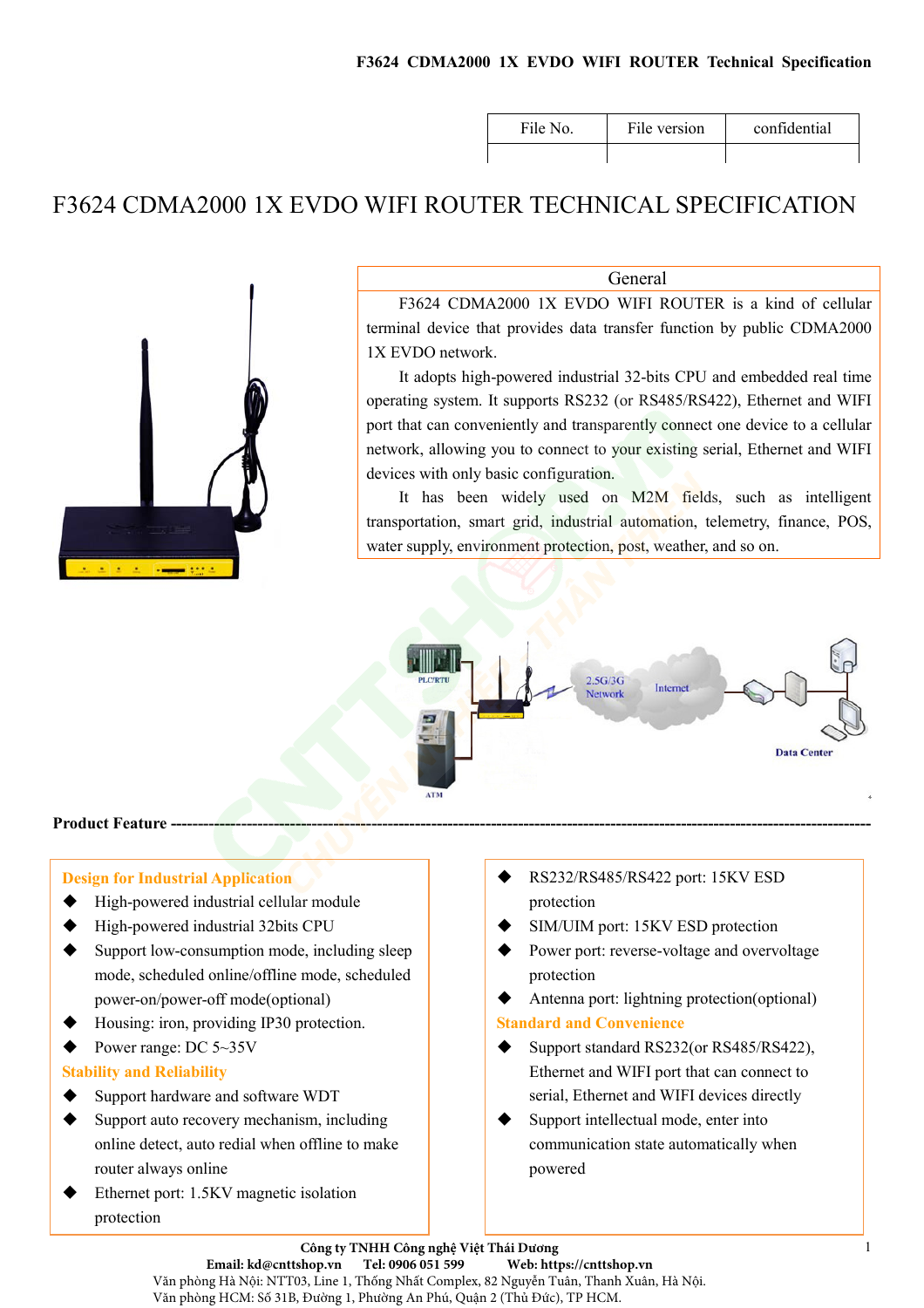- Provide management software for remote management
- Support several work modes
- **←** Convenient configuration and maintenance interface (WEB or CLI)

## High-performance

- ◆ Support 3G/HSPA/4G WAN access methods
- ◆ Support VPN client(PPTP, L2TP, OPENVPN, IPSEC and GRE)(only for VPN version)
- ◆ Support VPN server(PPTP, L2TP, OPENVPN, IPSEC and GRE)(only for VPN version)
- Support local and remote firmware upgrade,import and export configure file.
- ◆ Support NTP, RTC embedded.
- Support mulitiple DDNS provider service.
- Support MAC Address clone, PPPoE Server
- WIFI support 802.11b/g/n. support AP, client, Adhoc, Repeater, Repeater Bridge and WDS(optional) mode.
- WIFI support WEP, WPA, WPA2 encryption,Support RADIUS authentication and MAC address filter.
- Support multi online trigger ways, including SMS, ring and data. Support link disconnection when timeout
- Support APN/VPDN
- Support DHCP server and client, firewall, NAT, DMZ host , URL block, QoS, ttraff,statistics, real time link speed statistics etc.
- ◆ Full protocol support, such as TCP/IP, UDP, ICMP, SMTP, HTTP, POP3, OICQ, TELNET, FTP, SNMP, SSHD, etc.
- Schedule Reboot, Schedule Online and Offline etc.

## Product Specification

## Cellular Specification

| <b>Cellular Module</b>   | Industrial cellular module                                                                     |
|--------------------------|------------------------------------------------------------------------------------------------|
| Cellular Module          | Industrial cellular module                                                                     |
| <b>Standard and Band</b> | CDMA2000 1X EVDO Rev A 800MHz, 800/1900MHz (optional),                                         |
|                          | EVDO Rev B 800/1900MHz(optional)                                                               |
|                          | 450MHz (optional)                                                                              |
|                          | CDMA2000 1X RTT, IS-95 A/B                                                                     |
| Bandwidth                | Download speed:3.1Mbps, upload speed:1.8Mbps; Rev B(optional): Download speed:14.7Mbps, upload |
|                          | speed:5.4Mbps                                                                                  |
| TX power                 | $<$ 23dBm                                                                                      |
| RX sensitivity           | $\leq$ -104dBm                                                                                 |

#### WIFI Specification

| <b>Item</b> | <b>Content</b>                |
|-------------|-------------------------------|
| Standard    | IEEE $802.11b/g/n$            |
| Bandwidth   | IEEE802.11b/g: $54Mbps$ (max) |
|             | IEEE802.11n: 150Mbps (max)    |
| Security    | WEP, WPA, WPA2, etc.          |
|             | WPS (optional)                |
| TX power    | 21.5dBm (11g), 26dBm (11b)    |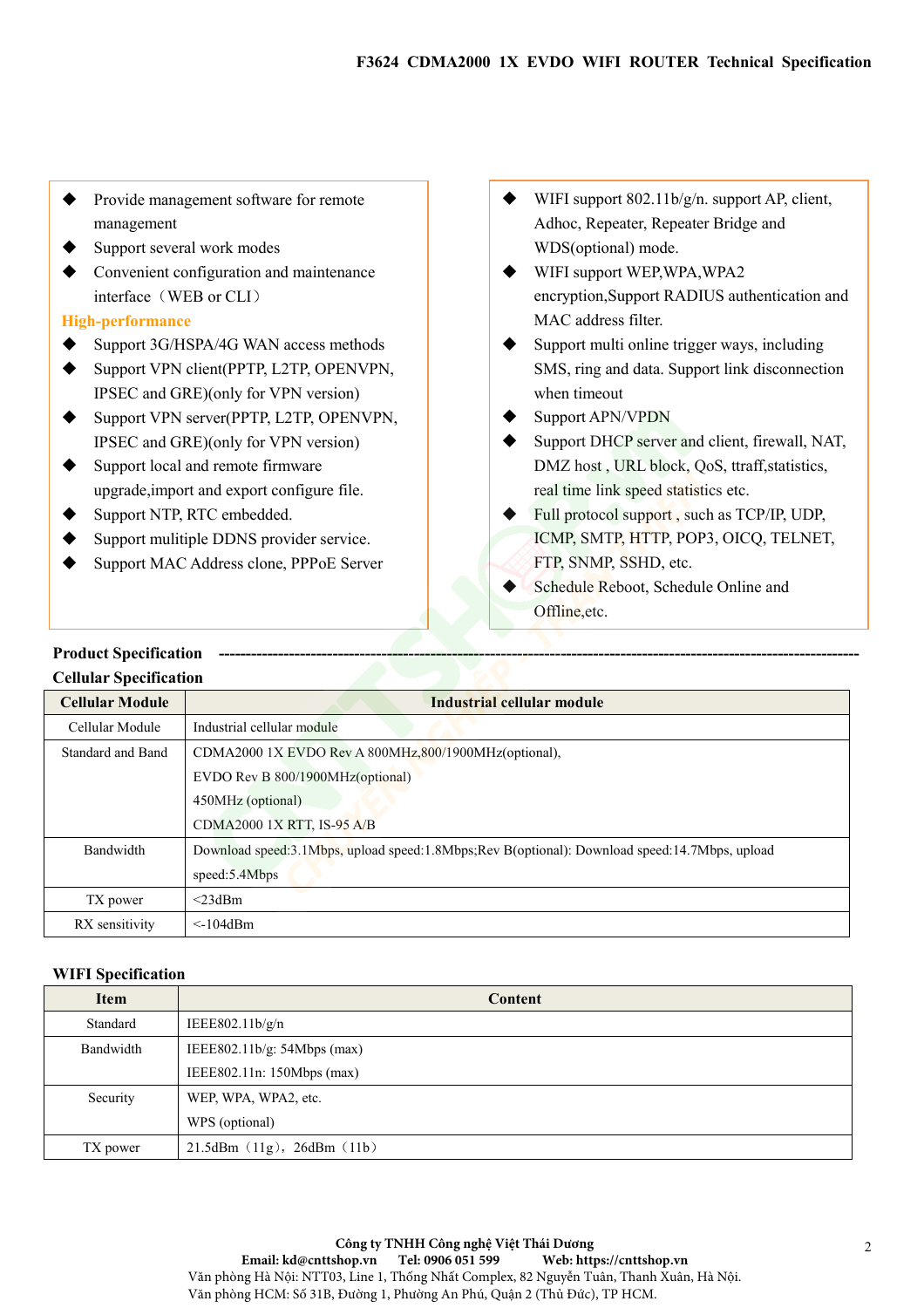| 1D<br>54Mpbs<br>sensitivity<br>abm<br>∼- ∘ |  |
|--------------------------------------------|--|
|                                            |  |

#### Hardware System

 $\sqrt{2}$ 

| <b>Item</b>  | <b>Content</b>          |
|--------------|-------------------------|
| <b>CPU</b>   | Industrial 32bits CPU   |
| <b>FLASH</b> | 8MB(Extendable to 64MB) |
| RAM          | 64MB                    |

#### Interface type

| <b>Item</b> | <b>Content</b>                                                                        |
|-------------|---------------------------------------------------------------------------------------|
| Ethernet    | 1 10/100 Mbps Ethernet port(RJ45), auto MDI/MDIX, 1.5KV magnetic isolation protection |
| Serial      | 1 RS232(or RS485/RS422) port, 15KV ESD protection                                     |
|             | Data bits: 5, 6, 7, 8                                                                 |
|             | Stop bits: $1, 1.5$ (optional), $2$                                                   |
|             | Parity: none, even, odd, (space, mark, (optional))                                    |
|             | Baud rate: 2400~15200 bps                                                             |
| Indicator   | "Power", "System", "Online", "Link/ACT", "WIFI", "Signal Strength"                    |
| Antenna     | Cellular: Standard SMA female interface, 50 ohm, lighting protection(optional)        |
|             | WIFI: Standard SMA male interface, 50 ohm, lighting protection(optional)              |
| SIM/UIM     | Standard 3V/1.8V user card interface, 15KV ESD protection                             |
| Power       | Standard 3-PIN power jack, reverse-voltage and overvoltage protection                 |
| Reset       | Restore the router to its original factory default settings                           |
|             | Power<br>Ouli e<br><b>Ink / ACT</b><br>SIM) UIM<br>Rose<br>Motorin                    |

#### Power supply

| <b>Item</b>           | Content         |
|-----------------------|-----------------|
| <b>Standard Power</b> | DC 12V/1.5A     |
| Power range           | DC $5\sim35V$   |
| Consumption           | $<$ 450mA (12V) |

## Physical Characteristics

| <b>Item</b> | Content                         |
|-------------|---------------------------------|
| Housing     | Iron, providing IP30 protection |
| Dimensions  | $157x97x25$ mm                  |
| Weight      | 440g                            |